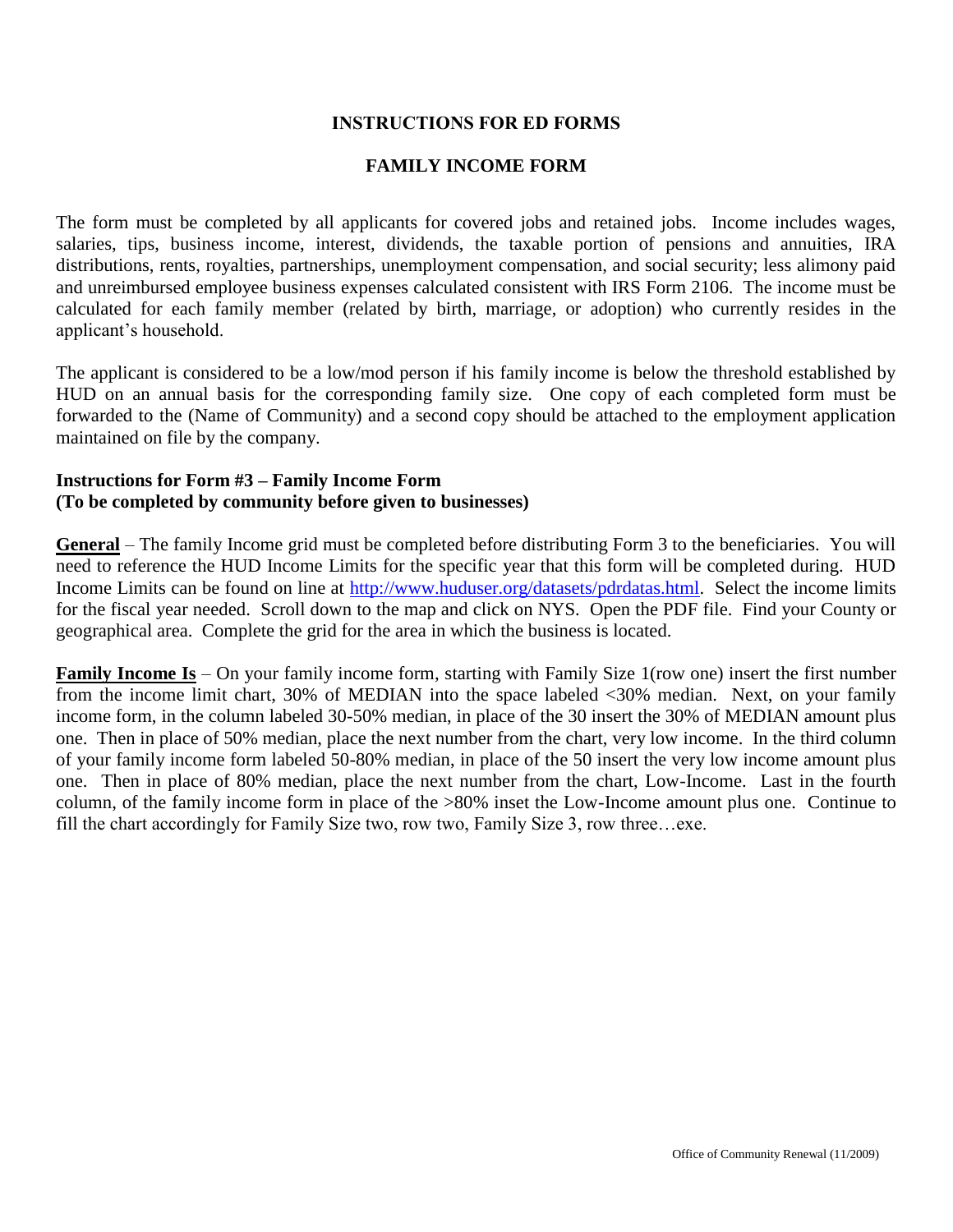#### **Example: Use your County Income Limits**

|                       | 1-PERSON       | 2-PERSON                                                           | 3-PERSON            | 4-PERSON | 5-PERSON | 6-PERSON                                                                                                                        | 7-PERSON | 8-PERSON |
|-----------------------|----------------|--------------------------------------------------------------------|---------------------|----------|----------|---------------------------------------------------------------------------------------------------------------------------------|----------|----------|
| 30% OF MEDIAN         | 13350          | 15250                                                              | 17150               | 19050    | 20550    | 22100                                                                                                                           | 23600    | 25150    |
| VERY LOW INCOME 22200 |                | 25400                                                              | 28550               | 31750    | 34250    | 36800                                                                                                                           | 39350    | 41900    |
| LOW-INCOME            | 35550          | 40650                                                              | 45700               | 50800    | 54850    | 58950                                                                                                                           | 63000    | 67050    |
|                       | Family         |                                                                    | My Family Income is |          |          |                                                                                                                                 |          |          |
| Size                  |                |                                                                    | (check one)         |          |          |                                                                                                                                 |          |          |
|                       | (Circle)       |                                                                    |                     |          |          |                                                                                                                                 |          |          |
|                       |                | 1 ___ < 30% median ___ 30 - 50% median ___ 50-80% median ___ > 80% |                     |          |          |                                                                                                                                 |          |          |
|                       |                | 2 ___ < 30% median ___ 30 - 50% median ___ 50-80% median ___ > 80% |                     |          |          |                                                                                                                                 |          |          |
|                       |                | 3 < 30% median 30 - 50% median 50-80% median > 80%                 |                     |          |          |                                                                                                                                 |          |          |
|                       |                |                                                                    |                     |          |          |                                                                                                                                 |          |          |
|                       |                |                                                                    |                     |          |          |                                                                                                                                 |          |          |
|                       |                |                                                                    |                     |          |          |                                                                                                                                 |          |          |
|                       | Family<br>Size |                                                                    | My Family Income is |          |          |                                                                                                                                 |          |          |
|                       | (Circle)       |                                                                    | (check one)         |          |          |                                                                                                                                 |          |          |
|                       |                |                                                                    |                     |          |          | $1 \leq $13,350.00 \leq $13,351.00 - $22,200.00 \leq $22,201.00 - $35,550.00 > $35,551.00$                                      |          |          |
|                       |                |                                                                    |                     |          |          | $2 \leq $15,250.00 \leq $15,251.00 - $25,400.00 \leq $25,401.00 - $40,650.00 \leq $40,651.00$                                   |          |          |
|                       |                |                                                                    |                     |          |          |                                                                                                                                 |          |          |
|                       |                |                                                                    |                     |          |          | $3 \_\_\_\&$ $\leq$ \$17,150.00 $\_\_\_\&$ \$17,151.00 - \$28,500.00 $\_\_\_\&$ \$28,501.00-\$45,700.00 $\_\_\_\&$ >\$45,701.00 |          |          |

**Loan/Grantee** – Once your chart is completed you must give the form to your loan/grantees and they must have everyone who interviews for the listed positions complete the form. If an interviewee does not want to complete the form, the loan/grantee must write down the interviewees name and certify that the person was interviewed. The rest of the form can remain blank. When filling out your annual progress report to the OCR, this person would be counted as greater then 80% and their ethnic origin would be Other Multi-Racial.

**Control Number** – The first form filled out would be number one, the next number two, the next number three etc.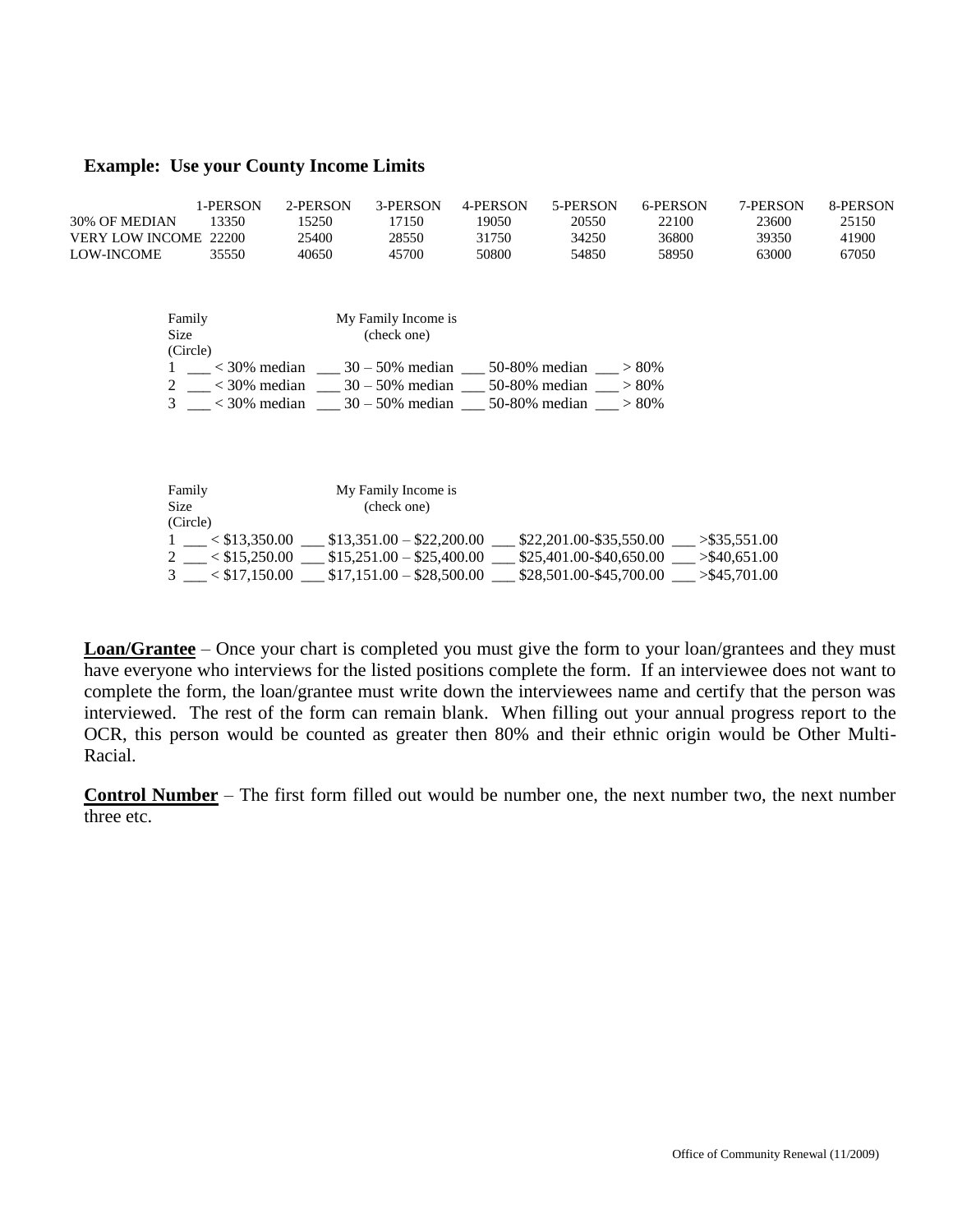# **INSTRUCTIONS FOR NOTICE OF IMPENDING HIRING FOR COVERED JOBS**

Must be completed and forwarded to the (Name of Community) at least 14 days prior to the commencement of interviews for each covered job. Covered jobs are those new employment positions which are created as a direct result of the project undertaken with CDBG financing from the (Name of Community). Covered jobs for the project are further described in the loan agreement between the company and the (Name of Community).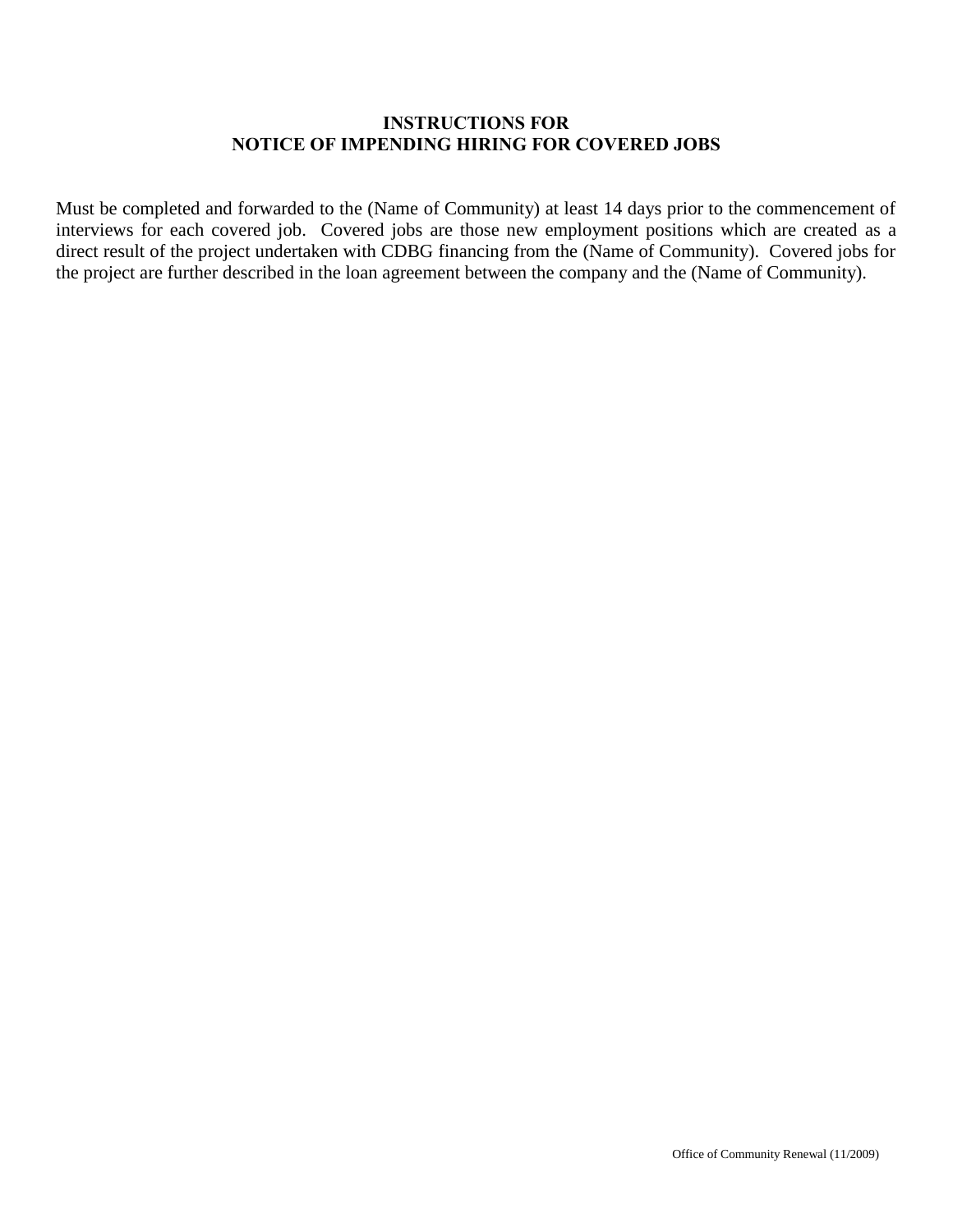# **INSTRUCTIONS FOR NOTICE TO BE PUBLISHED IN THE LOCAL NEWSPAPER**

The notice must be published in a daily newspaper of general circulation within (Name of Community) prior to the commencement of interviews for each covered job. If the company is publishing its own notice as well, the form language may be incorporated with it. An affidavit of publication from the newspaper must be forwarded to the (Name of Community).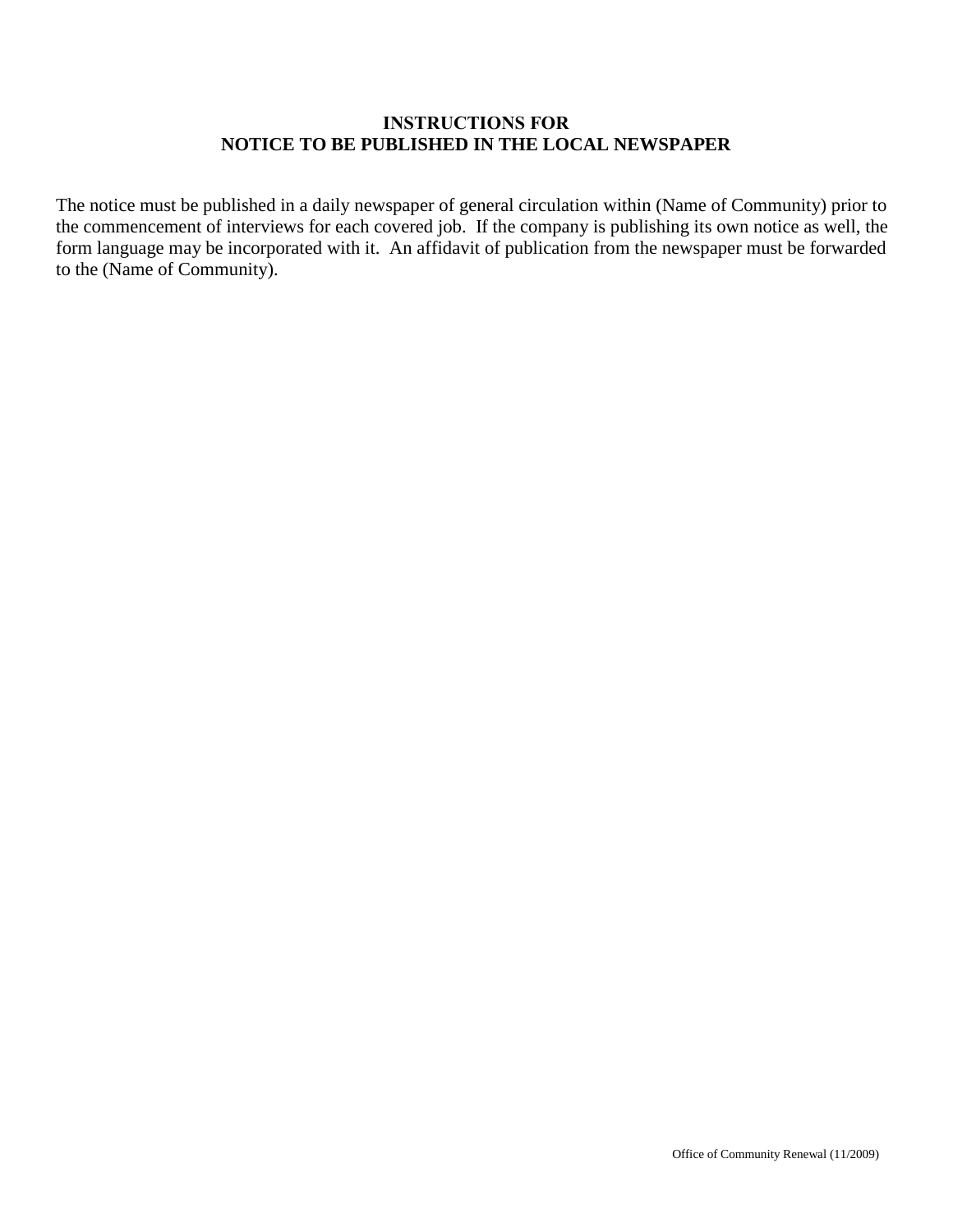## **INSTRUCTIONS FOR JOB APPLICANT LIST**

The form is a roster of all applicants for covered jobs and must therefore be a continuous listing. Each submission will include (1) a listing of all new applicants since the last submission and their status; and (2) changes in status for previously listed applicants. The form must be completed on a quarterly basis and forwarded to the (Name of Community). A completed sample form is attached.

**General** – The reporting periods are calendar quarters ending 3/31, 6/30, 9/30 and 12/31. The list is a continuous roster which accounts for every applicant for a covered job from the beginning of the project (technically the date of the loan/grant agreement between the company and the public lender) to the present.

**Applicant and Control Number** – Every applicant for a covered job must sign a completed Family Income Form (Form #3) at the time of making the job application. The applicant's name and social security number should immediately be added to the Job Applicant List, and the next consecutive Control Number should be assigned (starting with #1).

**Income Status** – Place a checkmark in the column headed "L/M" if the applicant's family income as shown on the Family Income Form is below the threshold for the corresponding family size. If above, leave blank.

**Unemployment Status** – Indicate yes or no if the applicant is currently unemployed.

**Employment Status** – In the column headed "Status", place a checkmark in the column which best describes the applicant's current status regarding employment with **the company**. "HIR" means the applicant has been hired; "PEN" means the application is pending and a decision to hire or reject the applicant has not been made; "REJ" means the applicant will definitely not be hired in the foreseeable future.

At the end of each quarterly reporting period, the entire roster of applicants from Control #1 through the present should be submitted. This will generally include photocopies of the previously reported lists and the list of those not previously reported. The previously submitted lists are important for the purpose of showing any updates in the status of applicants previously reported as pending. If an applicant was previously reported as pending and should now be reported as either hired or rejected, cross out the checkmark in the "PEN" column and place a new checkmark in either "HIR" or "REJ" column as applicable. Such a change in status only applies to applicants moving from a pending to either a hired or rejected status. If a previously hired applicant is no longer employed in a covered job, do not make any changes to the previous list.

**Rejected Applicants** – Applicants are considered to be rejected at such time as they are no longer being considered for employment. The final column on the form should be used to list the job title(s) for which applicant was considered, and to state the reason(s) for which each rejected applicant will no longer be considered.

Questions regarding the completion of this form should be directed to the address or phone number shown on the front of this form.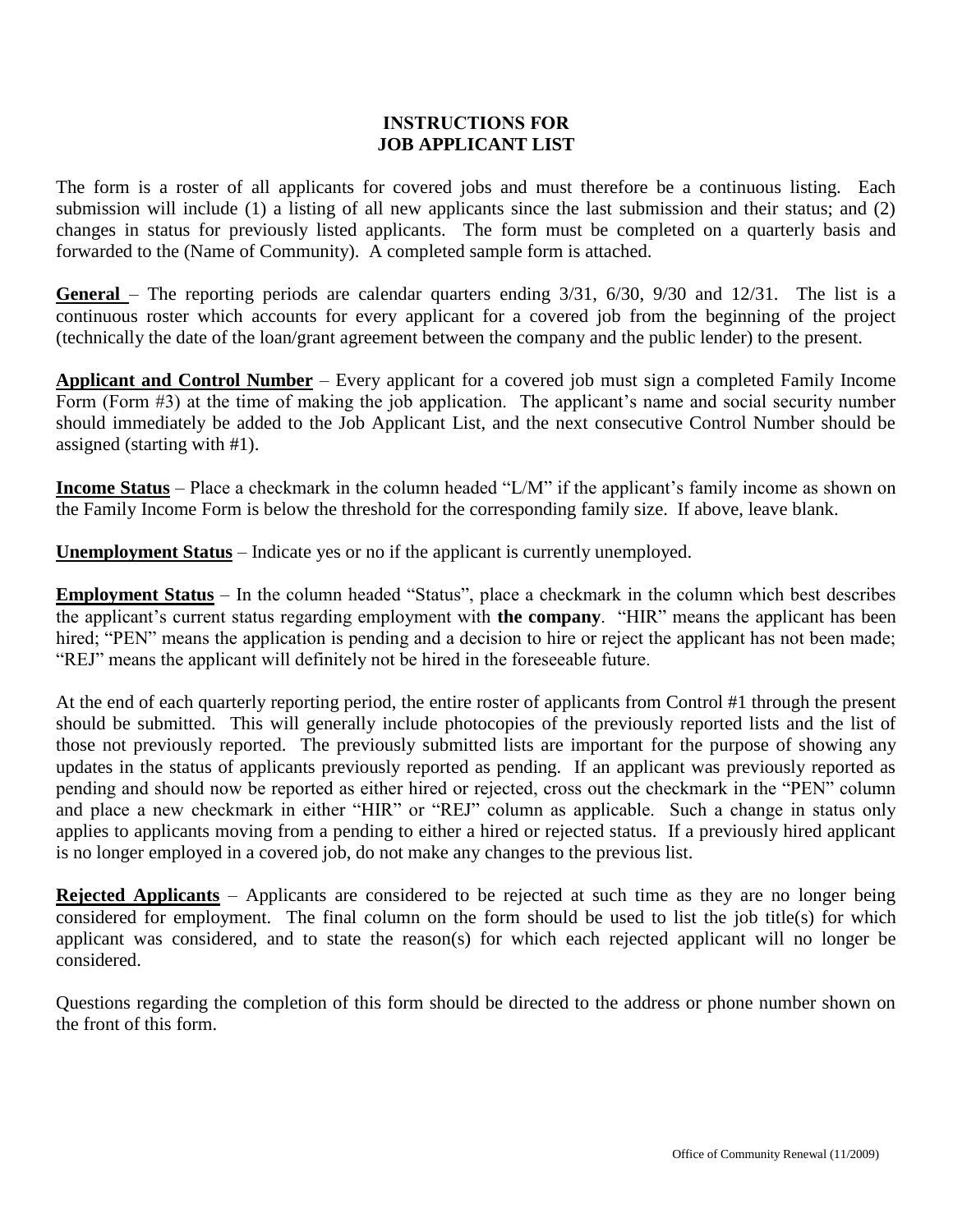## **INSTRUCTIONS FOR QUARTERLY HIRING REPORT**

Entries should be made only for newly created covered jobs (except for the first report submitted, when retained jobs are being reported) which have become permanently filled during the reporting period. Employment which is simply a replacement of a worker for a position which already existed should not be completed on a quarterly basis and forwarded to the (Name of Community). A sample form is attached.

Questions regarding any aspect of the employment process may be directed to the (Name of Community) at (Phone #).

The form is a roster of all applicants for covered jobs and must therefore be a continuous listing. Each submission will include (1) a listing of all new applicants since the last submission and their status; and (2) changes in status for previously listed applicants. The form must be completed on a quarterly basis and forwarded to the (Name of Community). A completed sample form is attached.

**General** – The report lists all covered jobs created during the reporting quarter and retained jobs for the first reporting quarter. Covered jobs are those employment positions which have been newly created as a direct result of the project undertaken with the CDBG financing. Employment positions which already exist and have simply been refilled during the reporting period should not be listed. Only positions created during this reporting quarter need to be shown.

**Required Skills, Education and Experience** – This column should list any skills (technical skills, licenses, certifications), education (any formal education or training beyond high school), or experience (specialization and number of years) which were requirements of the employment position created. If there were no such requirements, or if training will be provided by the company in lieu of such requirements, so indicate.

**Unemployment Status** – Indicate yes or no in the column headed "unemployed" if the employment position was filled by an applicant who was unemployed prior to excepting the position as shown on the Family Income Form

**Health Insurance Available** – Indicate yes or no in the column headed "Health Benefits" if the employment position has health benefits available with it, as indicated on form 4, and if the employment position was filled by an applicant who chose to take advantage of the benefit.

**Income Status** – Place a checkmark in the column headed "L/M Hired" if the employment position was filled by an applicant whose family income as shown on the Family Income Form is below the threshold for the corresponding family size. If above, leave blank.

**Applicants Considered** – Indicate the number of applicants considered whose family income is very low income, low income and moderate income and total number of applicants considered listed on Form # 4 (Job Applicant List) who were given consideration of hiring for the listed position.